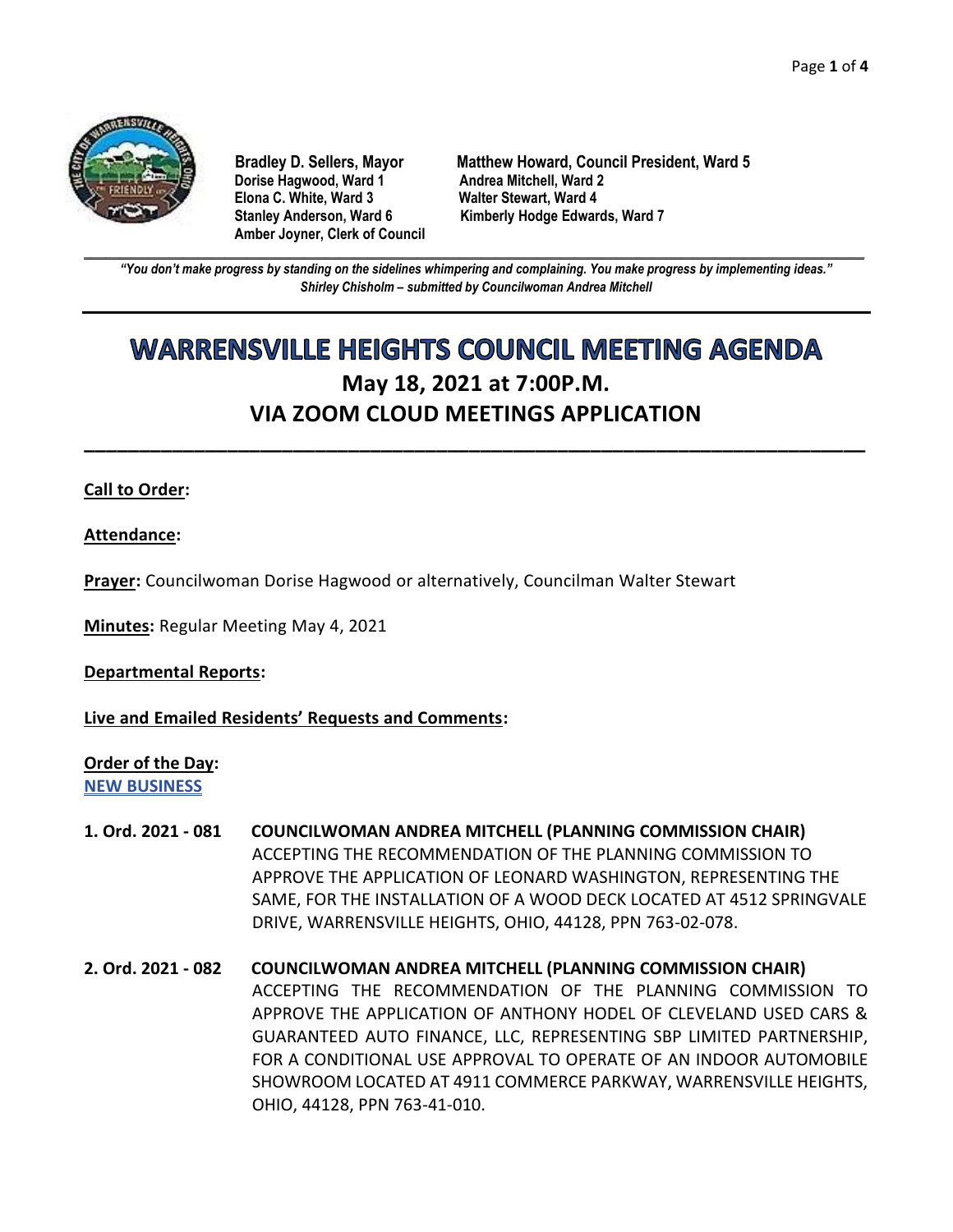# **3. Ord. 2021 - 083 COUNCILWOMAN ANDREA MITCHELL (PLANNING COMMISSION CHAIR)** ACCEPTING THE RECOMMENDATION OF THE PLANNING COMMISSION TO APPROVE THE APPLICATION OF ISHMAEL MARTIN, REPRESENTING THE SAME, FOR THE CONSTRUCTION OF A SINGLE FAMILY HOME LOCATED AT 22701 VERA STREET, WARRENSVILLE HEIGHTS, OHIO, 44128, PPN 763-10-041.

**4. Ord. 2021 - 084 MAYOR BRADLEY D. SELLERS**

AUTHORIZING THE MAYOR TO ENTER INTO AN AGREEMENT WITH LEXIPOL, LLC TO PROVIDE USE OF SUBSCRIPTION MATERIAL FOR AN ANNUAL FIRE POLICY MANUAL AND DAILY TRAINING BULLETINS FOR THE FIRE DEPARTMENT OF THE CITY OF WARRENSVILLE HEIGHTS FOR THE PERIOD BEGINNING FEBRUARY 1, 2021 AND ENDING JANUARY 31, 2022, AND DECLARING AN EMERGENCY.

## **5. Ord. 2021 - 085 MAYOR BRADLEY D. SELLERS**

AUTHORIZING THE ADMINISTRATION OF THE CITY OF WARRENSVILLE HEIGHTS TO AMEND THE SERVICE AGREEMENT WITH MOMENTUM TELECOM, INC. TO PROVIDE VOICE CIRCUIT SERVICES TO THE CITY FOR A TERM OF THREE (3) YEARS, AND DECLARING AN EMERGENCY.

## **6. Ord. 2021 - 086 MAYOR BRADLEY D. SELLERS**

AUTHORIZING THE MAYOR TO EXTEND THE CONTRACT WITH JACKSON, DIEKEN & ASSOCIATES, INCORPORATED TO PROVIDE CERTAIN INSURANCE COVERAGE FOR THE CITY OF WARRENSVILLE HEIGHTS, INCLUDING PROPERTY AND CASUALTY, AND RISK MANAGEMENT, FOR A PERIOD BEGINNING JUNE 1, 2021 THROUGH MAY 31, 2022, AND DECLARING AN EMERGENCY.

# **7. Ord. 2021 - 087 MAYOR BRADLEY D. SELLERS** APPOINTING KALIN BERRY TO THE POSITION OF POLICE OFFICER IN THE POLICE DEPARTMENT OF THE CITY OF WARRENSVILLE HEIGHTS, AND DECLARING AN EMERGENCY.

## **8. Ord. 2021 - 088 MAYOR BRADLEY D. SELLERS**

APPOINTING TYLER DANKOVICH TO THE POSITION OF POLICE OFFICER IN THE POLICE DEPARTMENT OF THE CITY OF WARRENSVILLE HEIGHTS, AND DECLARING AN EMERGENCY.

# **9. Res. 2021 - 021 MAYOR BRADLEY D. SELLERS** AUTHORIZING THE ADMINISTRATION TO ENGAGE IN A PUBLIC BIDDING PROCESS TO ADVERTISE FOR AND SOLICIT COMPETITIVE BIDS FOR CLEANING SERVICES AT THE SERVICE DEPARTMENT OF THE CITY OF WARRENSVILLE HEIGHTS.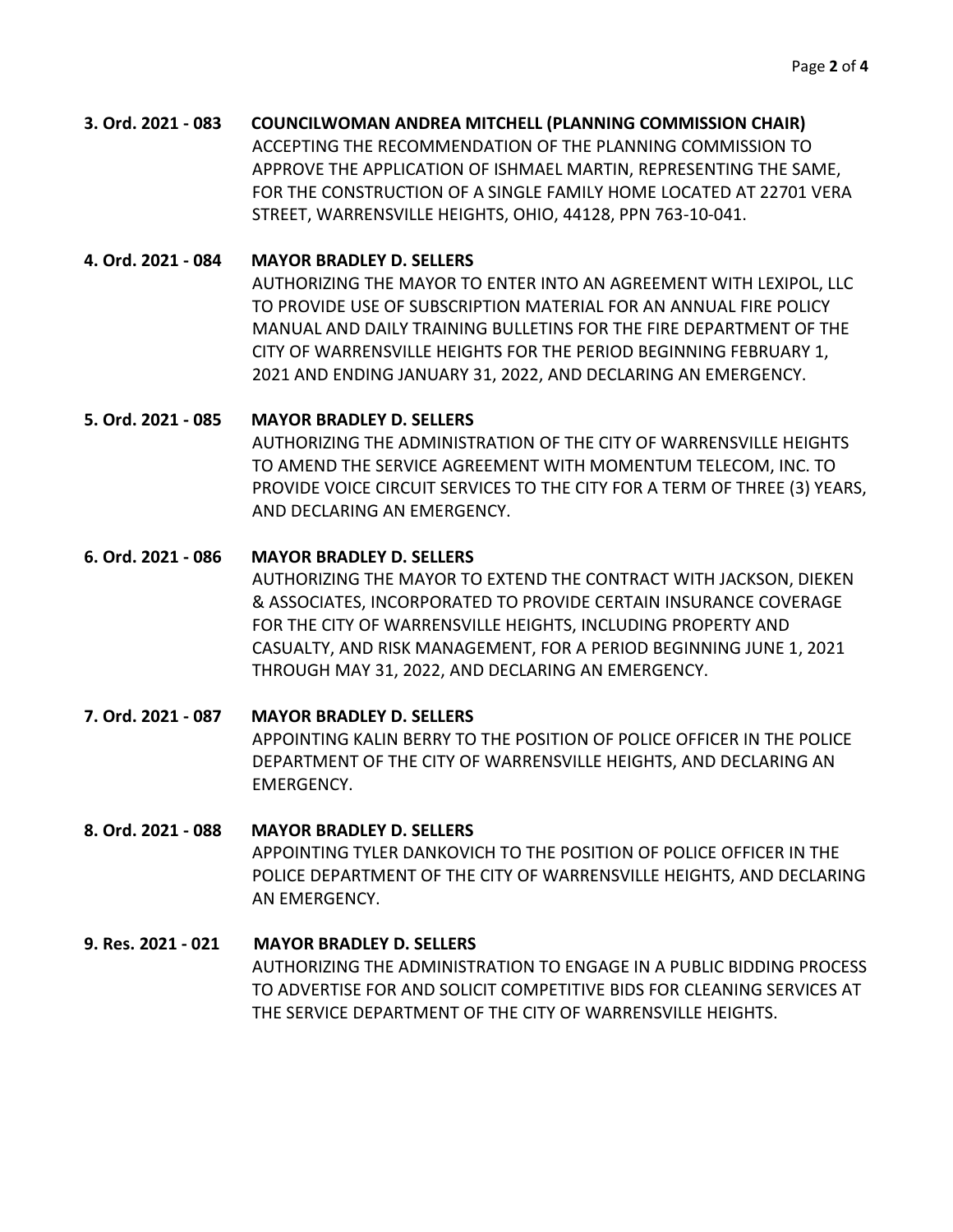**10. Ord. 2021 - 089 COUNCIL PRESIDENT MATTHEW HOWARD** AMENDING SECTION 121.02 RULE 2 OF THE WARRENSVILLE HEIGHTS CODIFIED ORDINANCES TO REVISE THE LIST OF STANDING COUNCIL COMMITTEES AND INCLUDE THE APPOINTMENT OF VICE PRESIDENT.

**11. Ord. 2021 - 090 COUNCIL PRESIDENT MATTHEW HOWARD** AMENDING SECTION 121.02 RULE 3 OF THE WARRENSVILLE HEIGHTS CODIFIED ORDINANCES TO ALLOW ELECTRONIC SERVICE FOR NOTICE OF SPECIAL MEETINGS.

**12. Ord. 2021 - 091 COUNCIL PRESIDENT MATTHEW HOWARD** AMENDING SECTION 121.02 RULE 6 OF THE WARRENSVILLE HEIGHTS CODIFIED ORDINANCES TO REVISE THE TIMELINE AND DELIVERY OF REQUESTS FOR LEGISLATION AND THE COUNCIL AGENDA.

# **13. Ord. 2021 - 092 COUNCIL PRESIDENT MATTHEW HOWARD** AMENDING SECTION 121.03 MEETINGS OF THE WARRENSVILLE HEIGHTS CODIFIED ORDINANCES TO ADDRESS THE RECORDING AND STORAGE OF MEETINGS, AGENDAS AND MINUTES.

## **14. Ord. 2021 - 093 MAYOR BRADLEY D. SELLERS**

AUTHORIZING THE ADMINISTRATION OF THE CITY OF WARRENSVILLE HEIGHTS TO PURCHASE A 2021 FORD EXPLORER FOR \$33,333.00 FROM LEBANON FORD, INC., FOR USE IN THE POLICE DEPARTMENT OF THE CITY OF WARRENSVILLE HEIGHTS, PURSUANT TO ARTICLE VI, SECTION 5 OF THE CHARTER OF THE CITY OF WARRENSVILLE HEIGHTS, AND DECLARING AN EMERGENCY.

## **15. Ord. 2021 - 094 MAYOR BRADLEY D. SELLERS**

AUTHORIZING THE ADMINISTRATION OF THE CITY OF WARRENSVILLE HEIGHTS TO PURCHASE A 2021 CHEVROLET TAHOE FOR \$38,722.00 AND A 2021 CHEVROLET SILVERADO FOR \$31,633.60 FROM TIM LALLY CHEVROLET, INC., FOR USE IN THE POLICE DEPARTMENT OF THE CITY OF WARRENSVILLE HEIGHTS, PURSUANT TO ARTICLE VI, SECTION 5 OF THE CHARTER OF THE CITY OF WARRENSVILLE HEIGHTS, AND DECLARING AN EMERGENCY.